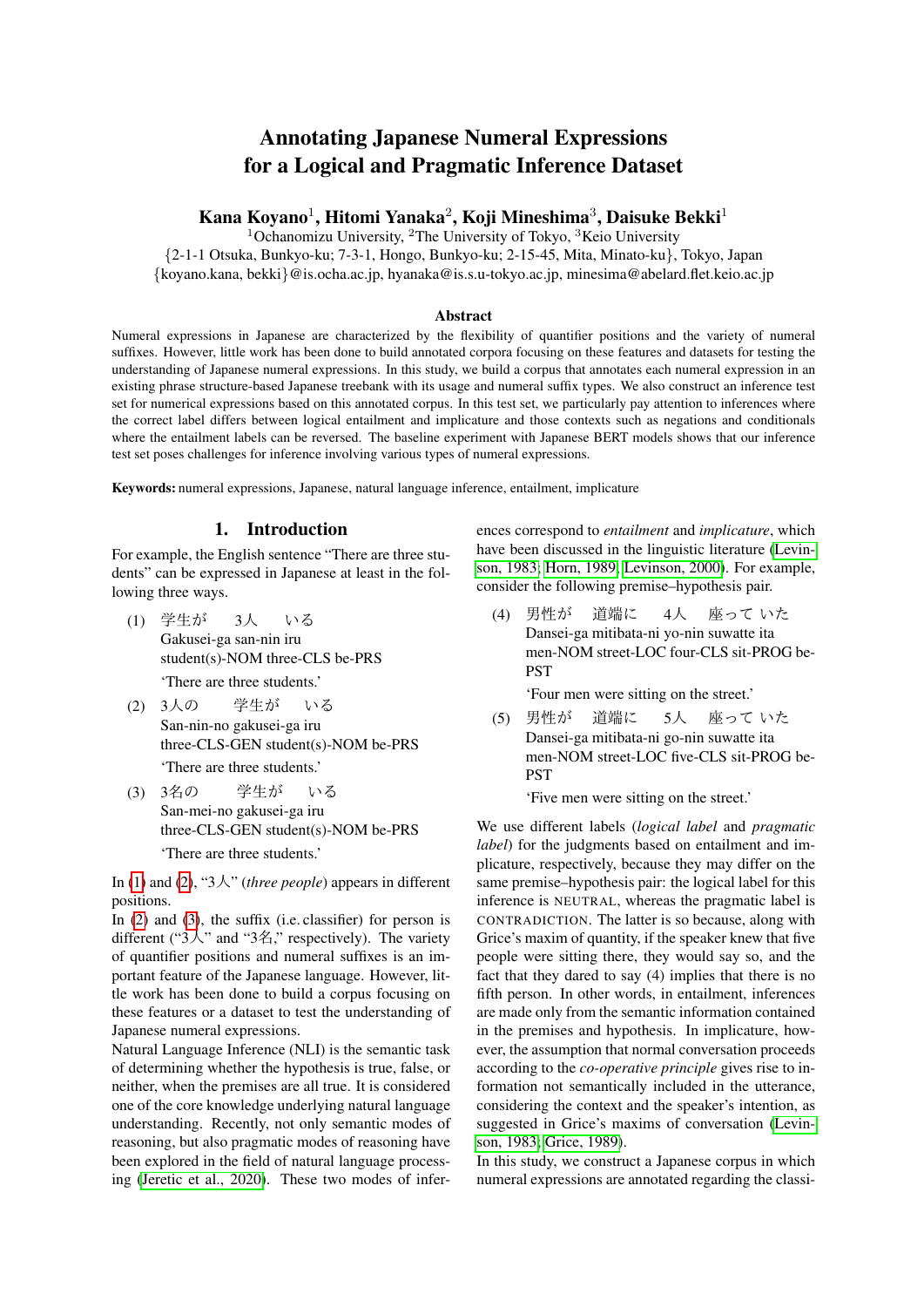fication of syntactic patterns and the usage of numeral expressions. We use sentences containing numeral expressions extracted from the NINJAL Parsed Corpus of Modern Japanese (NPCMJ) (NINJAL, 2016), which is a phrase structure-based treebank for Japanese. Furthermore, we construct an inference test set for numeral expressions based on this corpus, which reports two modes of judgments, entailment and implicature for each premises-hypothesis pair.

In this paper, we report on the design of the corpus and inference test set as well as the evaluation results of a baseline experiment. The constructed dataset will be made publicly available in a research-usable format<sup>[1](#page-0-3)</sup>.

## 2. Related Work

Regarding the study of NLI focusing on English numeral expressions, [\(Naik et al., 2018\)](#page-5-5) presents an inference dataset that contains 7,596 premise–hypothesis pairs, with 2,532 in each gold label (entailment, neutral, and contradiction). However, a recent study [\(Liu et](#page-5-6) [al., 2019\)](#page-5-6) has pointed out that the majority of problems (about 82% of the total) in this dataset can be solved using a few heuristic rules, which is due to the fact that the inference of numeral expressions is constructed using a simple template.

[Jeretic et al. \(2020\)](#page-5-0) provided an English NLI dataset that focuses on the distinction between logical entailment, presupposition, and implicature. It also contains inference problems for scalar implicature triggered by numeral expressions. However, it is automatically constructed from templates and thus the sentences are relatively simple.

[Cui et al. \(2022\)](#page-4-0) examined the extent to which multilingual pre-trained language models capture the behavior of generalized quantifiers including various types of numeral expressions in English. Their experiments showed that quantifiers cause performance drops for NLI and question answering models. We can say that numeral expressions pose an important challenge to the study of NLI and other tasks for natural language understanding. Our corpus and inference dataset focusing on numeral expressions in Japanese contribute further insight on how pre-trained language models work.

Previous Japanese inference datasets include JSeM [\(Kawazoe et al., 2017\)](#page-5-7), the formal semantics test set (the Japanese version of FraCaS); JSNLI [\(Yoshikoshi et al., 2020\)](#page-5-8), the Japanese version of English SNLI [\(Bowman et al., 2015\)](#page-4-1); JSICK [\(Yanaka and Mineshima, 2021b\)](#page-5-9), the Japanese version of English SICK[\(Marelli et al., 2014\)](#page-5-10); and a crowdsourced dataset from real text, reputation, a travel information website [\(Hayashibe, 2020\)](#page-5-11), and other sources. However, in these datasets, the syntactic and semantic diversity of Japanese numeral expressions is not fully taken into account. [Narisawa et al.](#page-5-12) [\(2013\)](#page-5-12) investigated cases where numeral expressions

are problematic in Japanese NLI and implemented a module for normalizing numeral expressions. They classify premise–hypothesis pairs containing numeral expressions into seven categories and describe the process required to correctly determine the entailment relation, but they do not consider the difference between the two inference types (namely, entailment and implicature), which may give rise to different judgements according to the classification of numeral expressions and numeral suffixes.

Given these considerations, in our study, we first annotate numeral expressions in a Japanese corpus containing real Japanese texts and classify them according to their usages and the difference in numeral suffixes. By using the annotated corpus, we create an inference dataset involving numeral expressions annotated with entailment and implicature labels.

# <span id="page-1-1"></span>3. Syntax and Semantics of Japanese Numeral Expressions

## 3.1. Classification of numeral suffixes

According to [Iida \(2021\)](#page-5-13), numeral suffixes are classified into three categories: sortal suffixes, unit-forming suffixes, and measure suffixes. In addition, some words have an ordinal number suffix [\(Okutsu, 1996\)](#page-5-14), which expresses order within a time line or sequence. Thus, in this study, we propose a taxonomy that extends the three types of numeral suffixes in [Iida \(2021\)](#page-5-13) with ordinal number suffix. Examples of each type of numeral suffix are shown in Table [1.](#page-1-0)

<span id="page-1-0"></span>Table 1: Examples and the number of occurrences of each type of numeral suffix

| <b>Type</b>             | <b>Example</b>   | <b>Occurrence</b> |
|-------------------------|------------------|-------------------|
| sortal suffixes         | 人.頭.冊.枚          | 56                |
| unit-forming suffixes   | 瓶, 箱, 袋, パック, 切れ | 13                |
| measure suffixes        | リットル. 円. バイト     | 74                |
| ordinal number suffixes | 月.日.番.位          | 107               |
|                         |                  |                   |

The classification of some numeral suffixes is not uniquely determined by their surface forms but depends on the context and usage. For example, "階" (*floor*) in "会議室は建物の3階にある" (*the conference room is on the third floor of the building*) is an ordinal number suffix, while "階" (*floor*) in "ここから3階のぼった ところに会議室がある" (*there is a conference room three floors up from here*) is a measure suffix. The former refers to a specific location of the conference room, while the latter refers to the number of floors to go up. Note that, in the latter, the conference room is not necessarily located on the third floor.

# 3.2. Position of occurrence of numeral expressions

Encyclopedia of Japanese (EJ) [\(Yazawa, 1988\)](#page-5-15) classified the syntactic patterns containing numeral expressions into four categories: *Q no NC*, *N no QC*, *NCQ*, and *NQC*, where *Q*, *N*, *C* stand for a numeral together

<sup>1</sup> https://github.com/KanaKoyano/numeral-expressionscorpus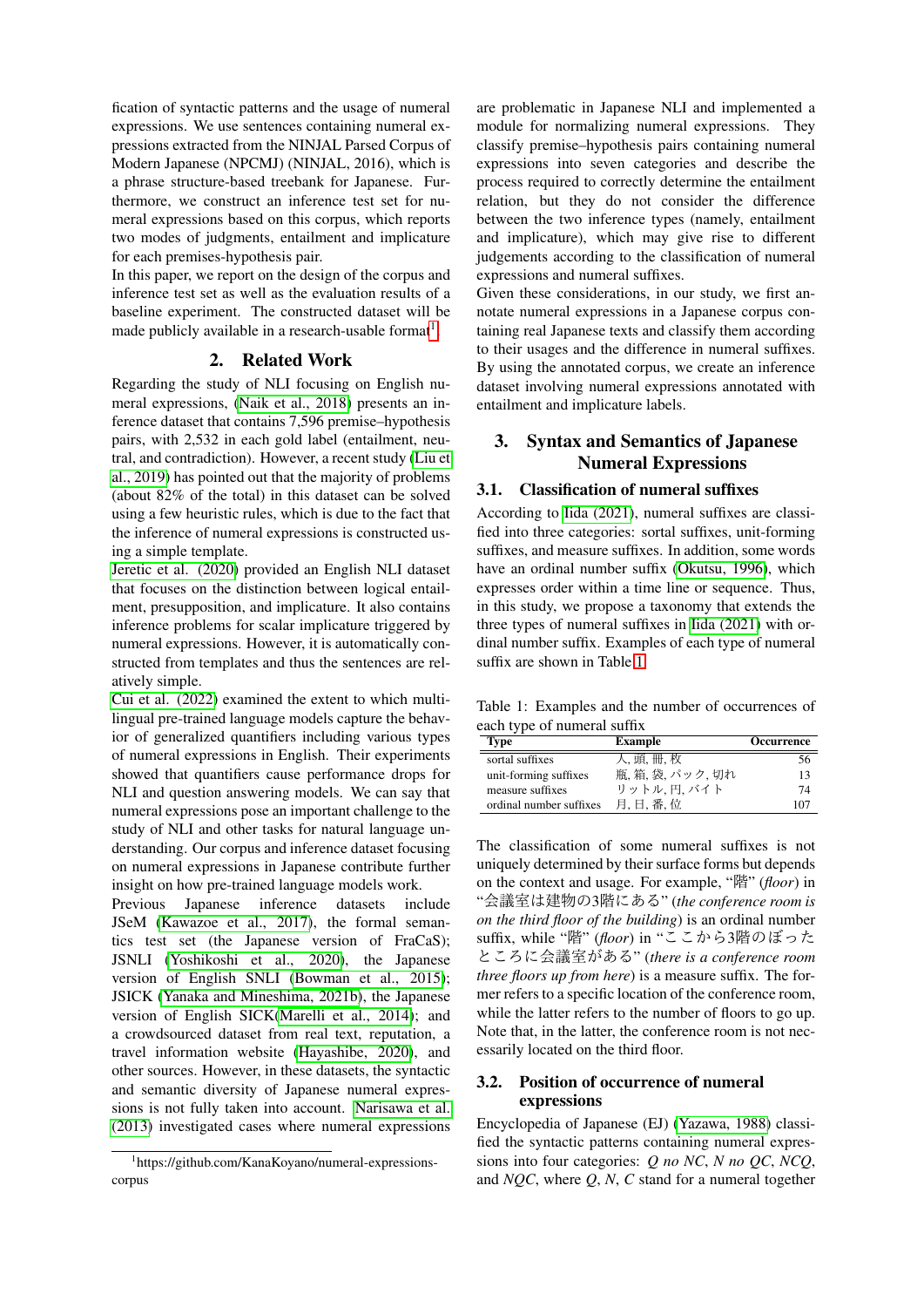with a classifier, a common noun, and a case marker, respectively. [Iwata \(2013\)](#page-5-16) added two categories to the classification of EJ, *predicate* type and *De* type. In this study, we extended the classification by adding the following types, the examples of which are shown in Table [2.](#page-2-0)

*QV*: *Q* semantically modifies the verb *V*.

*NvCQ*: *Q* is a predicate on the event noun phrase *Nv*.

- *N dropout*: The so-called pronominal usage in which *no N* of *Q no NC* is omitted.
- *QtQ*: A time expression and a numeral expression are adjacent, such as in "1時間(で)500円" (*500 yen for 1 hour*) and "1ヶ月に1回" (*once a month*).

*idiom*: Idiomatic and conventional usages.

*(Q)*: A numeral expression enclosed within a bracket.

<span id="page-2-0"></span>Table 2: Example and the number of occurrences of each position of numeral expressions

| <b>Type</b> | Example        | <b>Occurrences</b> |
|-------------|----------------|--------------------|
| $O$ no $NC$ | 3人の学生が来た       | 31                 |
| $N$ no $OC$ | 学生の3人が来た       | 11                 |
| NCO         | 学生が3人来た        | 53                 |
| NOC         | 学生3人が来た        | 11                 |
| predicate   | 来た学生は3人だ       |                    |
| De          | 学生が3人で来た       | 7                  |
| ΟV          | 東京に3回行った       | 74                 |
| NvCO        | 渡米したことは2回ある    | 6                  |
| $N$ dropout | 3人はお金を払った      | 24                 |
| <i>OtO</i>  | 1時間500円かかる     | 3                  |
| idiom       | 1人暮らし,8人兄弟     | 14                 |
| (Q)         | $(1998 \pm 1)$ | 15                 |
|             |                |                    |

### 3.3. Usage of numeral expressions

In addition to the usage of the numeral expression *Q* studied by [Iwata \(2013\)](#page-5-16), the present study adds three new usage categories of *Q* by modifying the noun *N* and four more usage categories of *Q* by modifying the verb *V*. In addition, we add the usage of the expression *Q* by modifying *Nv* and idiomatic usage. In summary, we classify each numeral expression according to ten usage categories. The usage classifications and their examples are shown in Table [3.](#page-2-1)

# <span id="page-2-2"></span>4. Semantic Annotation of Numeral **Expressions**

In this study, 250 numeral expressions of sentences extracted from the NPCMJ were annotated by a graduate student with a background in linguistics.

<span id="page-2-1"></span>Table 3: Example and the number of occurrences of each usage of numeral expression

| ັ<br>ı<br>Type                                             | Example                     | Occurrence     |
|------------------------------------------------------------|-----------------------------|----------------|
| $Q$ represents the category information of $N$             | 3人の学生                       | 60             |
|                                                            | (three students)            |                |
| $O$ represents the number of elements that constitutes $N$ | 5人の集団                       | 8              |
|                                                            | (a group of 5 people)       |                |
| $O$ represents part of the elements that constitutes $N$   | 集団の1人                       | $\overline{7}$ |
|                                                            | (one person from the group) |                |
| $O$ represents an attribute or characteristic of $N$       | 50歳の男性                      | 64             |
|                                                            | (50 years old man)          |                |
| $O$ for the number of times $V$ has taken place            | 2回来る                        | 1              |
|                                                            | (come twice)                |                |
| $Q$ for the period in which $V$ took place                 | 3日滞在する                      | 21             |
|                                                            | (stay for 3 days)           |                |
| $O$ representing the time that $V$ took place              | 9時に来る                       | 57             |
|                                                            | (come at 9:00)              |                |
| $Q$ for characteristics of $V$                             | 2%上昇する                      | 13             |
|                                                            | (increase by 2%)            |                |
| $Q$ to qualify $Nv$                                        | 渡航歴は2回                      | 5              |
|                                                            | (two trips)                 |                |
| idiom                                                      | 1人暮らし                       | 14             |
|                                                            | (living alone)              |                |

<span id="page-2-4"></span>Table 4: Occurrences of upward/downward monotone inference

|      | upward monotone downward monotone |  |  |
|------|-----------------------------------|--|--|
| 1173 | 118                               |  |  |

Semantic annotation We assigned <num> tags to the numeral expressions that appeared in sentences, and made annotations for the classification of numeral suffixes, position of occurrence, and usage of numeral expression, as described in Section [3.](#page-1-1) When multiple numeral expressions appeared in a sentence, we marked the target expression with the  $\langle \text{num} \rangle$  tag. The number of occurrences of each type of numeral suffixes, each position of numeral expression, and each usage in the corpus are shown in Table [1,](#page-1-0) Table [2,](#page-2-0) and Table [3,](#page-2-1) respectively.

# 5. Inference Test Set of Numeral Expressions

# 5.1. Data creation

We create an inference test set from a corpus of numeral expressions. We use each sentence in the corpus for a premise sentence  $T$ . The hypothesis sentence was created using the sentence annotated in Section [4.](#page-2-2) We select the clause that does not change the meaning of the numeral expression tagged with  $\langle \text{num} \rangle$  as in [\(6\)](#page-2-3), change the numeral, and add a quantifier modifier, as in [\(7\)](#page-3-0).

<span id="page-2-3"></span>(6) <sup>仙</sup>台都市圏(広域行政圏)<sup>の</sup> Sendai-tosi-ken (Kouiki-gyousei-ken) -no <sup>推</sup>計人口<sup>は</sup> suikei-zinkoo-wa yaku-151man-nin 約<num>151万人</num> で. . . de. . . Sendai-metropolitan-area (greateradministrative-area)-GEN estimatedpopulation-NOM approximately-1.51-million-CLS be-cont

'The estimated population of the Sendai metropolitan area (greater administrative area)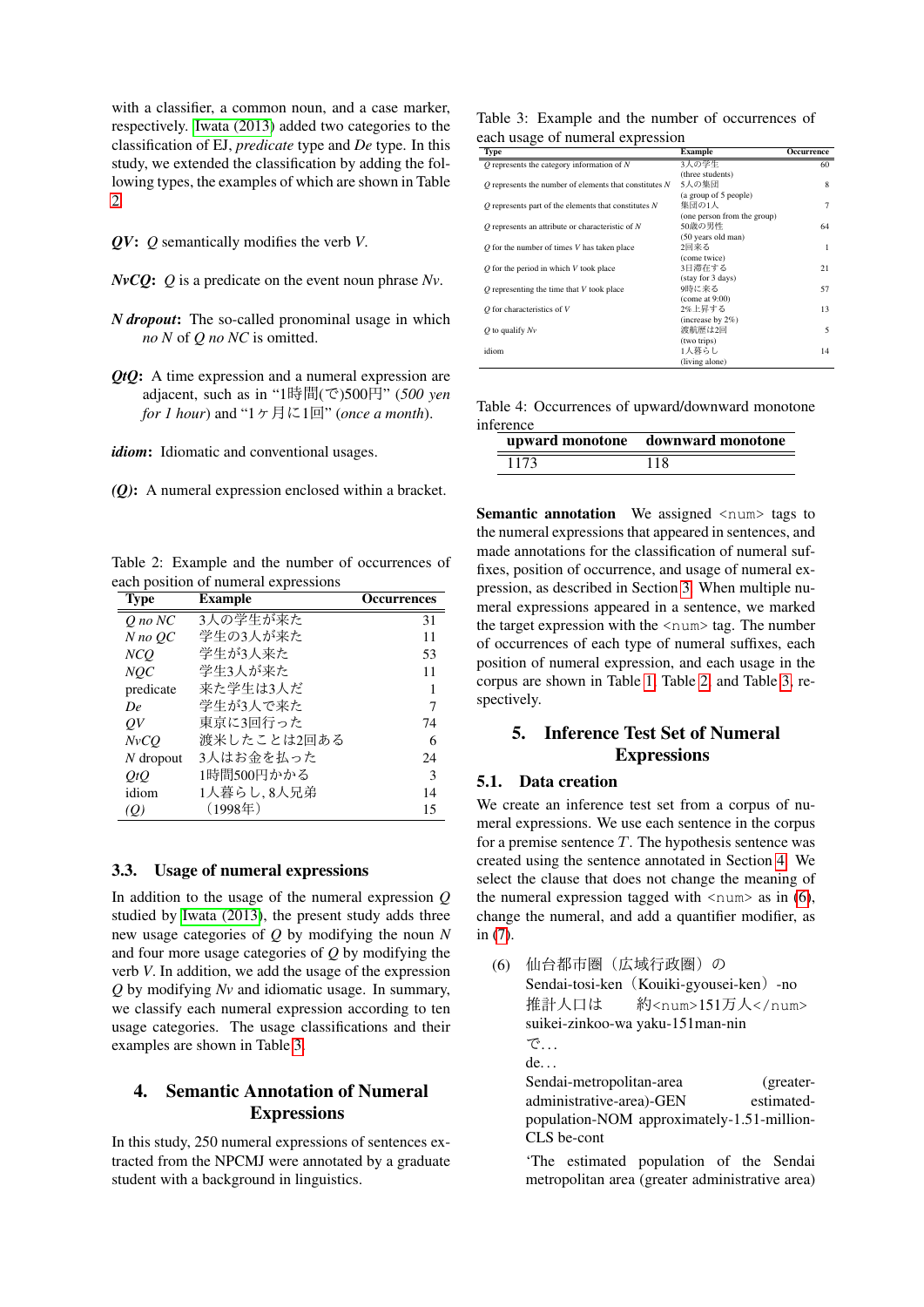<span id="page-3-1"></span>

|                                                                                                                    | gold labels    |                   |                      |                      |
|--------------------------------------------------------------------------------------------------------------------|----------------|-------------------|----------------------|----------------------|
| premise T and hypotheses $H_$ and $H_+$                                                                            |                | $(T, H_{-})$      |                      | $(T, H_+)$           |
|                                                                                                                    | logical        | pragmatic         | logical              | pragmatic            |
| T: 前回1997年の税率アップ時を参考にすれば、昨年12月~3月の駆け込み需要で前年比1%の                                                                    |                |                   |                      |                      |
| 売り上げ増が見込まれる半面、ことし4月以降は4~5%程度の落ち込みが予想される                                                                            |                |                   |                      |                      |
| (If the previous tax rate increase in 1997 is used as a reference, a 1% year-on-year increase in sales is expected |                |                   |                      |                      |
| from December to March of last year due to rush demand, while a 4-5% decline is expected from April of this year.) | ENTAILMENT     | <b>ENTAILMENT</b> | <b>CONTRADICTION</b> | <b>CONTRADICTION</b> |
| H_: 前回の税率アップは1996年より後だった                                                                                           |                |                   |                      |                      |
| (The last tax rate increase was later than 1996.)                                                                  |                |                   |                      |                      |
| H <sub>+</sub> : 前回の税率アップは1998年より後だった                                                                              |                |                   |                      |                      |
| (The last tax rate increase was later than 1998.)                                                                  |                |                   |                      |                      |
| T: 勿論、私ひとりで四升呑みほしたわけでは無い                                                                                           |                |                   |                      |                      |
| (Of course, I didn't finish all four bottles by myself.)                                                           |                |                   |                      |                      |
| H: 勿論、私ひとりで三升以上呑みほしたわけでは無い                                                                                         | <b>NEUTRAL</b> | <b>NEUTRAL</b>    | <b>ENTAILMENT</b>    | <b>ENTAILMENT</b>    |
| (Of course, I didn't finish more than three bottles by myself.)                                                    |                |                   |                      |                      |
| H <sub>+</sub> : 勿論、私ひとりで五升以上呑みほしたわけでは無い                                                                           |                |                   |                      |                      |
| (Of course, I didn't finish more than five bottles by myself.)                                                     |                |                   |                      |                      |
| T: あの頃は、100ドルを円に両替すれば、12000円になりました                                                                                 |                |                   |                      |                      |
| (Back then, if you exchanged \$100 into yen, it became 12,000 yen.)                                                |                |                   |                      |                      |
| H_: あの頃は、50ドル以上を円に両替すれば、12000円になりました                                                                               | NEUTRAL        | NEUTRAL           | <b>ENTAILMENT</b>    | <b>ENTAILMENT</b>    |
| (Back then, if you exchanged more than \$50 into yen, it became 12,000 yen.)                                       |                |                   |                      |                      |
| H <sub>+</sub> : あの頃は、150ドル以上を円に両替すれば、12000円になりました                                                                 |                |                   |                      |                      |
| (Back then, if you exchanged more than \$150 into yen, it became 12,000 yen.)                                      |                |                   |                      |                      |

Table 6: Results of baseline experiments using Japanese BERT (accuracies of correct responses)

<span id="page-3-3"></span>

| training     | logical label |                   |                      | pragmatic label |           |                   |                      |          |
|--------------|---------------|-------------------|----------------------|-----------------|-----------|-------------------|----------------------|----------|
|              | all           | <b>ENTAILMENT</b> | <b>CONTRADICTION</b> | NEUTRAL         | all       | <b>ENTAILMENT</b> | <b>CONTRADICTION</b> | NEITRAL  |
| <b>JSICK</b> | $32.22\%$     | 70.83%            | $10.61\%$            | $17.74\%$       | 30.83%    | 70.90%            | $9.62\%$             | 16.67%   |
| <b>JSNLI</b> | $41.21\%$     | 70.83%            | 35.52%               | 5.66%           | $44.46\%$ | 70.67%            | 35.23%               | $6.67\%$ |

|  | Table 7: Inference test set statistics |  |  |
|--|----------------------------------------|--|--|
|  |                                        |  |  |

<span id="page-3-2"></span>

|                       |     | ENTAILMENT CONTRADICTION NEUTRAL |     |
|-----------------------|-----|----------------------------------|-----|
| logical label         | 432 | 594                              | 165 |
| pragmatic label   433 |     | 738                              | 120 |
|                       |     |                                  |     |

is approximately 1.51 million, and . . . '

<span id="page-3-0"></span>(7) <sup>仙</sup>台都市圏<sup>の</sup> Sendai-tosi-ken-no suikei-zinkoo-wa <sup>推</sup>計人口<sup>は</sup> 160万人 160man-nin izyoo dearu 以上 である Sendai-metropolitan-area-GEN estimatedpopulation-NOM 1.6-million-CLS over be-PRS

> 'The estimated population of the Sendai metropolitan area is over 1.6 million'

We rephrase numerals in a premise sentence  $T$  with both a lower number  $(H_+)$  and a higher number  $(H_+)$ and create two premise–hypothesis pairs  $(T, H<sub>-</sub>)$  and  $(T, H_+)$  from T.

As in [\(6\)](#page-2-3), when a modifier such as "約" (*approximately*) is added to a numeral expression, all judgment labels would become NEUTRAL if the hypothesis sentence is created with too small a number. In such cases, the numbers in a hypothesis sentence were modified so that the pragmatic label becomes as CONTRADIC-TION while preserving its naturalness. In cases where adding a modifier would result in making an unnatural sentence as in [\(7\)](#page-3-0), we changed the word order of a sentence while maintaining its original meaning in creating a hypothesis sentence.

In this study, we did not use sentences involving idiomatic usage because changing the number or adding a modifier of such sentences would make the rephrased sentences unnatural.

### 5.2. Monotonicity inference

We also create inference problems involving the socalled monotonicity inference triggered by numeral expressions. If M is a more specific concept (subconcept) of N, then a sentence  $\varphi(M)$  involving M usually entails a sentence  $\varphi(N)$  involving N. We call such inference *upward monotone* inference. In the case of numeral expressions, for example, "200人" (*200 people*) refers to a subconcept of "100人" (*100 people*), so if the sentence *There are 200 people in the hall* is true, then the sentence *There are 100 people in the hall* is also true. However, if numeral expressions are embedded in *downward monotonic* contexts such as negations and conditionals, the entailment relation is inverted. Here a sentence containing the more general concept  $\varphi(N)$  entails a sentence containing a more specific concept  $\varphi(M)$ . For example, the sentence *There were not 100 people in the hall* entails the sentence *There were not 200 people in the hall*.

The first example in Table [5](#page-3-1) is a premise-hypothesis pair in an upward monotone context. The second and third examples are premise-hypothesis pairs in a downward monotone context involving negation and conditionals, respectively. Table [4](#page-2-4) shows the number of occurrences of upward and downward monotone inference. At present, the number of downward monotone inference is small, reflecting the fact that expressions that trigger this type of inference is rare in the corpus. It is left for future work to annotate more examples of downward monotone inferences involving numeral expressions.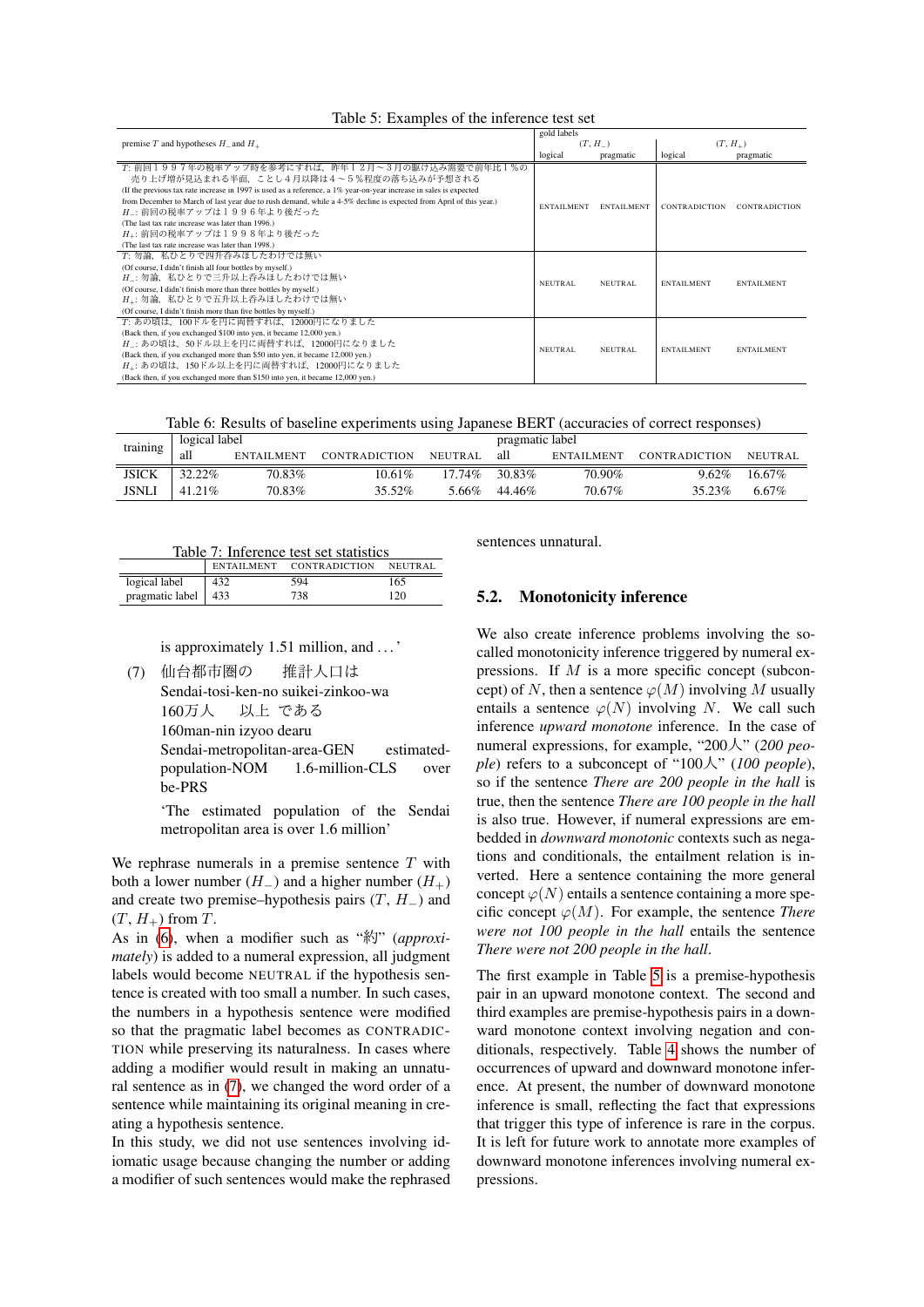#### 5.3. Inference test set

The inference test set created in this study contains 1,291 premise–hypothesis pairs. One annotator assigned logical (entailment) and pragmatic (implicature) labels to each pair in the inference test set.

The statistics of the inference test set are shown in Table [7](#page-3-2) and examples of premise and hypothesis sentences are shown in Table [5.](#page-3-1) We can see that the numbers of CONTRADICTION and NEUTRAL judgments for logical and pragmatic labels are different because some of those that are NEUTRAL for logical labels are CON-TRADICTION for pragmatic labels.

#### 5.4. Baseline experiments

To evaluate the extent to which current standard pretrained language models can handle inferences that require an understanding of numeral expressions, we conducted an evaluation experiment using Japanese BERT [\(Devlin et al., 2019\)](#page-4-2) as a baseline model. In the experiment, we used two standard Japanese NLI datasets to finetune BERT models on the NLI task: Japanese SICK datasets (JSICK, 5,000 pairs) [\(Yanaka](#page-5-17) [and Mineshima, 2021a\)](#page-5-17) and Japanese SNLI datasets (JSNLI, 530,000 pairs) [\(Yoshikoshi et al., 2020\)](#page-5-8).

Table [6](#page-3-3) shows the evaluation results of the NLI model. Overall, the accuracies to the Japanese BERT tend to be higher for models trained on JSNLI than for those trained on JSICK, but both were below 50%. In particular, the accuracy for ENTAILMENT was over 60%, while the accuracies for CONTRADICTION and NEU-TRAL were both below 40%, suggesting a tendency to predict ENTAILMENT when the model is trained on an existing dataset. As for the difference in training data, the accuracy for CONTRADICTION was higher for both logical label and pragmatic label when JSNLI was used than when JSICK was used, which might be due to the larger number of training data used for JSNLI.

Table [8](#page-4-3) shows the accuracies for each position of occurrence of the numeral expressions. The results show that the performance on inference examples involving numeral expressions of De types was low. One possible reason for the low performance is that numeral expressions of De types might be not frequently appear in general, including the training data. Thus models struggled with predicting correct labels for inferences involving numeral expressions of De types.

### 6. Conclusion

In this study, we constructed a Japanese corpus of numeral expressions as well as semantic annotations including the classification of numeral suffixes and their usage. We also created a logical and pragmatic inference test set from the corpus of numeral expressions. As a baseline experiment, we evaluated Japanese BERT on our inference test set. The experiment showed that our inference test set for numeral expressions constructed is challenging enough for the current standard NLI models. When constructing the annotated corpus

<span id="page-4-3"></span>Table 8: Accuracies for each position of occurrence

|             | logical label |              | pragmatic label |              |  |
|-------------|---------------|--------------|-----------------|--------------|--|
| Type        | <b>JSICK</b>  | <b>JSNLI</b> | <b>JSICK</b>    | <b>JSNLI</b> |  |
| $Q$ no $NC$ | 29.70%        | 35.76%       | 24.85%          | 36.97%       |  |
| $N$ no $OC$ | 28.79%        | 40.91%       | 25.76%          | 39.39%       |  |
| NCQ         | 32.00%        | 44.33%       | 31.00%          | 48.33%       |  |
| NOC         | 31.82%        | 48.48%       | 33.33%          | 53.03%       |  |
| predicate   | $0.00\%$      | 25.00%       | $0.00\%$        | 25.00%       |  |
| De          | 28.21%        | 43.59%       | 23.08%          | 41.03%       |  |
| OV          | 32.39%        | 39.95%       | 33.10%          | 44.68%       |  |
| NvCO        | 27.27%        | 59.09%       | 27.27%          | 45.45%       |  |
| $N$ dropout | 39.23%        | 38.46%       | 36.92%          | 45.38%       |  |
| OtO         | 33.33%        | 33.33%       | 20.00%          | 40.00%       |  |
| (Q)         | 34.43%        | 42.62%       | 31.15%          | 42.62%       |  |

for numeral expressions and the inference dataset, we focused on the characteristics of Japanese, such as the flexibility of quantifier positions and the diversity of numeral suffixes. Future work remains to annotate and analyze more semantically complex phenomena, i.e., those phenomena that have been studied in the previous analysis of quantification in English [\(Bunt, 2020\)](#page-4-4), including the scope of quantification, definiteness, and the distributive/collective distinction in Japanese numeral expressions. We will also continue to expand our numeral expression corpus and inference dataset as well as analyze the current NLI models on our inference dataset.

### Acknowledgments

We thank the five anonymous reviewers for their helpful comments and feedback. This work was partially supported by JST CREST Grant Number JP-MJCR20D2, Japan, and JST PRESTO Grant Number JPMJPR21C8, Japan.

### References

- <span id="page-4-1"></span>Bowman, S. R., Angeli, G., Potts, C., and Manning, C. D. (2015). A large annotated corpus for learning natural language inference. In *Proceedings of the 2015 Conference on Empirical Methods in Natural Language Processing*, pages 632–642.
- <span id="page-4-4"></span>Bunt, H. (2020). Annotation of quantification: The current state of ISO 24617-12. In *Proceedings of the 16th Joint ACL - ISO Workshop on Interoperable Semantic Annotation*, pages 1–12, Marseille, May. European Language Resources Association.
- <span id="page-4-0"></span>Cui, R., Hershcovich, D., and Søgaard, A. (2022). Generalized quantifiers as a source of error in multilingual NLU benchmarks. In *Proc. of NAACL*.
- <span id="page-4-2"></span>Devlin, J., Chang, M.-W., Lee, K., and Toutanova, K. (2019). BERT: Pre-training of deep bidirectional transformers for language understanding. In *Proceedings of the 2019 Conference of the North American Chapter of the Association for Computational Linguistics: Human Language Technologies, Volume 1 (Long and Short Papers)*.